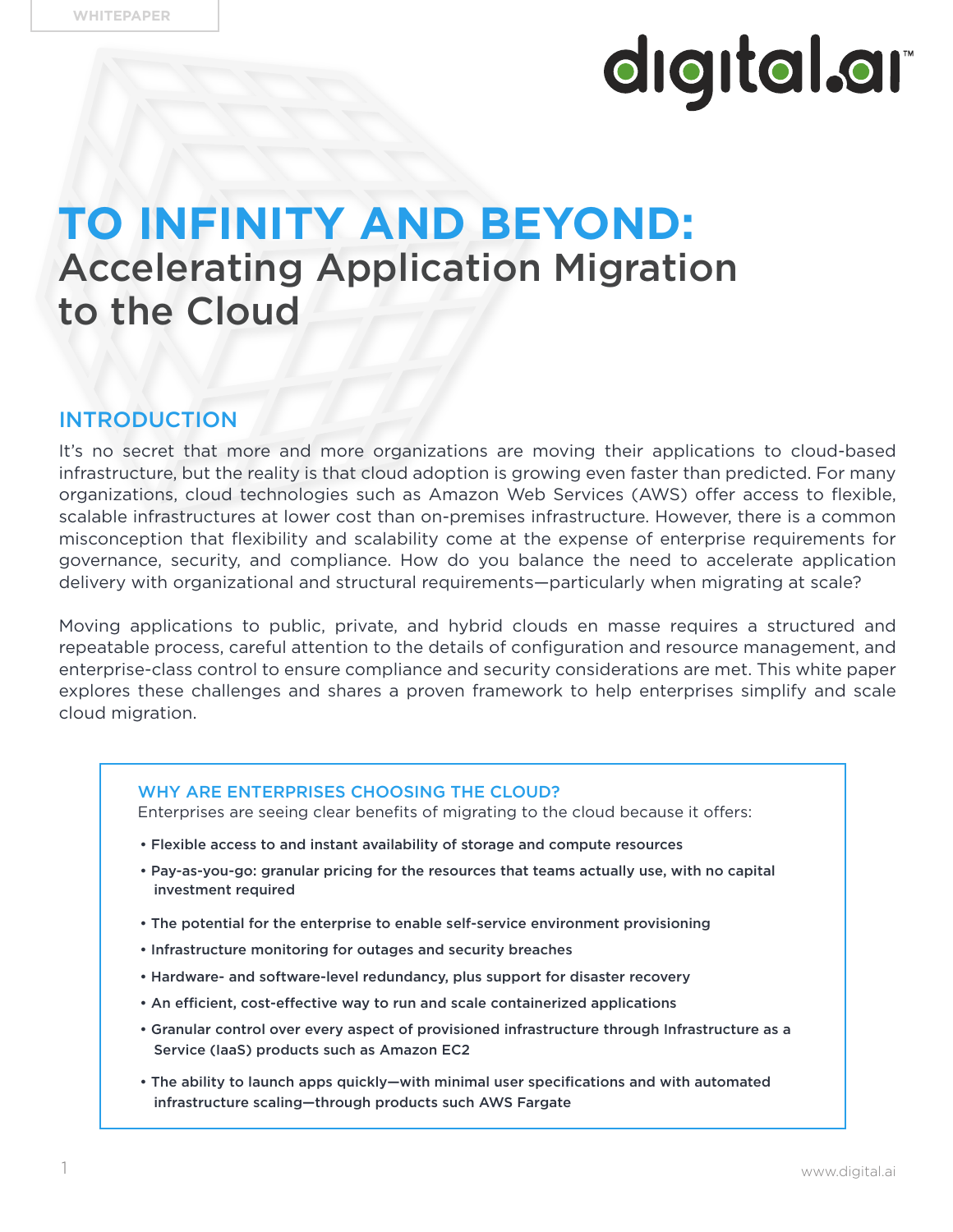

#### COMMON CHALLENGES WHEN SHIFTING TO THE CLOUD AT SCALE

For many enterprises, adopting cloud-based infrastructure can save time, money, and frustration for DevOps teams that are charged with delivering features to users faster. Organizations that lay the right groundwork can shift many, if not all, of their applications to public, private, or hybrid clouds. However, enterprises looking to the cloud quickly find that they need to be prepared for key challenges that arise when moving applications to the cloud, at scale.

#### Ad Hoc Processes Are Expensive, Impede Software Delivery, and Invite Risk

Migrating applications to the cloud is just one step toward accelerating the delivery of features to customers. To succeed with a cloud transformation, organizations must consider the whole delivery process, from ideation to code to production. But when each team sets up their own cloud deployment processes for each project or application, it's difficult to ensure consistency across the enterprise. Manual setup and even automated scripts don't create standardized software delivery processes that work for every application and for every deployment target. And inconsistent processes lead to failed deployments and broken functionality, often caused by lack of release orchestration and missing dependencies.

In addition, without a defined, standard process, teams struggle to reliably migrate from legacy environments to cloud resources, or to move applications from one cloud to another, be it across vendors or from private to public to hybrid. Finally, lack of repeatable processes creates vendor lock-in and inhibits flexibility to run your apps where they are most efficient.

#### Lack of Visibility Leads to Failed Releases and Skyrocketing Costs

As cloud usage scales to hundreds of applications and thousands of deployments, it becomes more and more important for teams to have visibility into what version of each application is deployed in each cloud-based environment, and into which applications and services depend on each other—especially as every team creates their own release and deployment procedures. Lack of visibility on cloud usage leads to cost overruns due to forgotten, unused cloud instances and services.

Beyond the development team, other people who are involved in the software delivery process such as QA testers, product owners, security officers, and other business stakeholders need to know where applications are in the release cycle and what features are coming in the next release. Lack of visibility on the release process can lead to failed deployments and disappointed customers.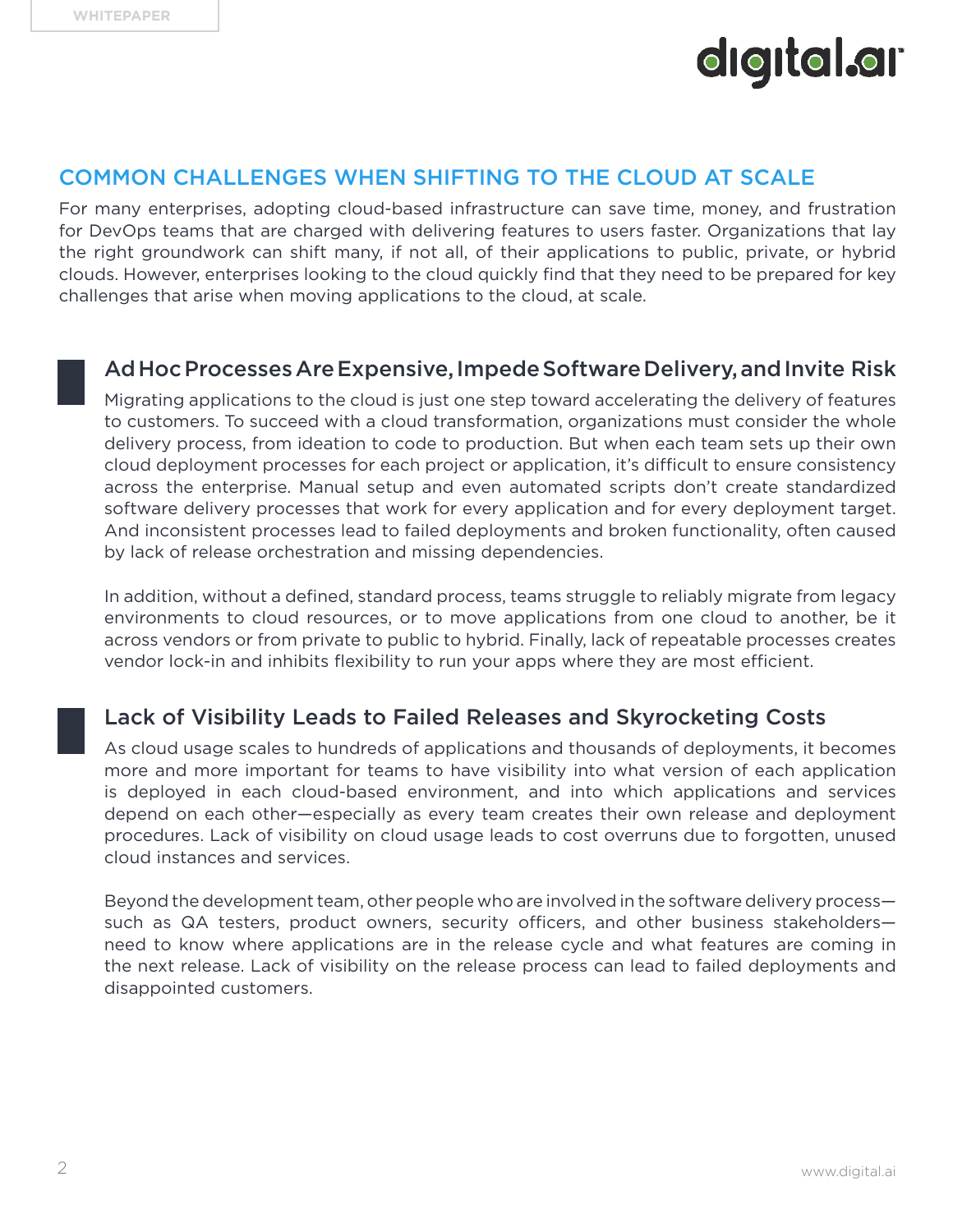#### Security and Compliance Requirements Go Unmet

Deploying applications to cloud-based instances instead of on-premises infrastructure doesn't eliminate the need to meet IT compliance requirements. Applications that are shifted to the cloud must meet the same compliance and security standards as all other applications.

As organizations move beyond pilots for the cloud, they struggle to maintain control of the processes and checkpoints that ensure security and compliance requirements are met. Teams that migrate applications often create their own Continuous Integration and Continuous Delivery pipelines that operate outside standard compliance and security procedures, and that often exclude compliance team members. Without a way to enforce security testing and code compliance checks, vulnerable software can end up in the cloud, and compliance violations can result in steep fines for the organization.

#### Manual and Scripted Configurations Don't Scale as Cloud Usage Grows

Teams start out small, migrating one or two applications to the cloud as an experiment. As they figure out what's needed, it's natural for them to execute cloud deployments manually or to write deployment scripts. But as cloud usage moves beyond the pilot phase and grows across the organization, teams find they've scripted themselves into an unscalable situation.

It isn't just cloud processes that need to be created, tested, and standardized. A Productionready cloud instance requires teams to set up network interfaces, IP addresses, virtual networks, security rules, subnets, route tables... and potentially more. Without a way to standardize cloud configurations and store them in a central location, different configurations proliferate across the organization, and it's hard for teams to benefit from the lessons learned and best practices uncovered by other teams.

#### Cloud Expertise Is Expensive and Scarce

Migrating applications from on-premises infrastructure and legacy middleware systems requires a level of cloud expertise that is hard to find. Heterogeneous application teams that have not developed this cloud knowledge may have difficulty adapting their applications and designing cloud-based architectures in a way that scales for long-term, enterprise-level storage, bandwidth, and security requirements.

Without an efficient, scalable software delivery strategy, migrating applications to the cloud can lead to extensive wasted effort as development teams spend their time tweaking, troubleshooting, and maintaining cloud deployment processes instead of building valueadding application features. If teams aren't careful how they proceed, ad hoc, experimental deployment practices become the de facto but unscalable standard as other teams across the enterprise start to move their applications to the cloud.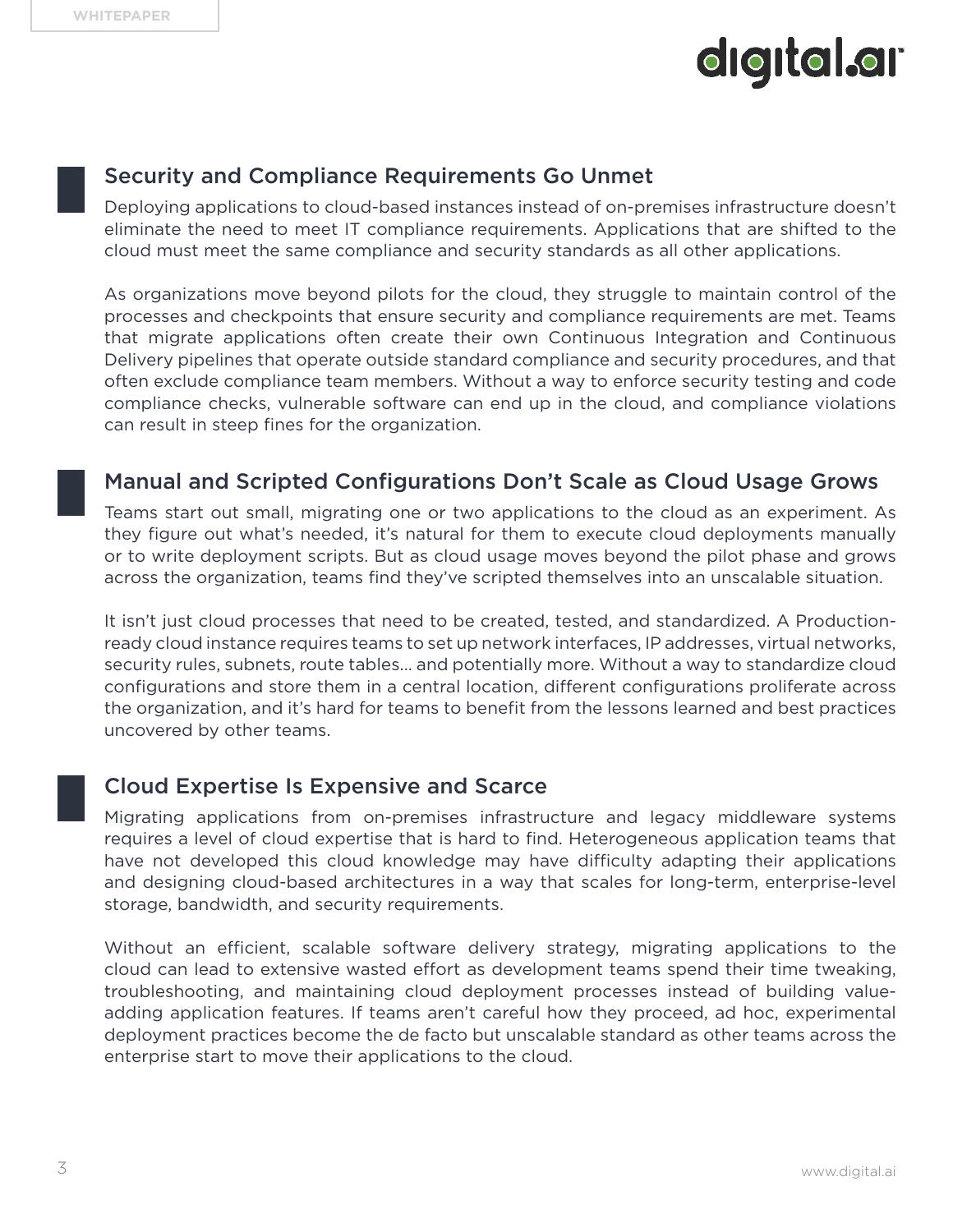#### **The Cloud Empowers Built-in Ops for Dev**

**It can be challenging for development teams to design cloud-based infrastructure in a way that scales for enterprise needs. Services such as AWS Service Catalog allow operations teams to architect, create, and manage approved cloud configurations that development teams across the organization can self-service provision as needed. Operations can apply their expertise to infrastructure design and retain control over security and resource usage, while Development can take advantage of the flexibility and velocity of the cloud.**

#### EFFECTIVE APP MIGRATION REQUIRES A DEVOPS FRAMEWORK DESIGNED FOR THE CLOUD

Enterprises delivering DevOps at scale need a framework that abstracts configurations and infrastructure and that enforces consistent processes across all teams and environments. And they need a DevOps-focused framework that's designed for the unique needs of cloud-based and hybrid applications:

- **On-demand cloud resources** to eliminate long waits and manual approvals for cloud- based instances. Teams must be able to provision cloud resources on a "just-in-time basis" as part of their Continuous Integration and Continuous Delivery pipelines, and avoid cost overruns by automatically de-provisioning resources that are no longer needed.
- **Intelligent oversight of complex release pipelines** that enable teams to manage and orchestrate complex processes for multi-component applications, and automatically visualize, manage, and map dependencies across applications and environments.
- **Standardized processes that are technology agnostic across all environments**. Automated, standardized, repeatable processes that work for hybrid environments prevent teams from having to create custom deployment scripts each time. And centralizing configuration data reduces duplicate work and promotes reuse of vetted, approved cloud configurations.
- **Complete visibility into release status, including component and change status, from backlog to code to production.** Everyone who is involved in the software delivery process needs realtime visibility into all aspects of release status and components, across all "locations" and systems, so they can confirm what is deployed where, and verify that dependencies are satisfied.
- IT governance that is enforced as part of the core process. Security and compliance checks must be locked into the software delivery process, no matter whether you use automated security testing tools, manual security and compliance reviews, or both—with the capability to ensure that teams don't skip these important steps in the process. It's also important to take the burden off development teams by collecting the data needed to meet reporting and audit requirements— automatically, every time.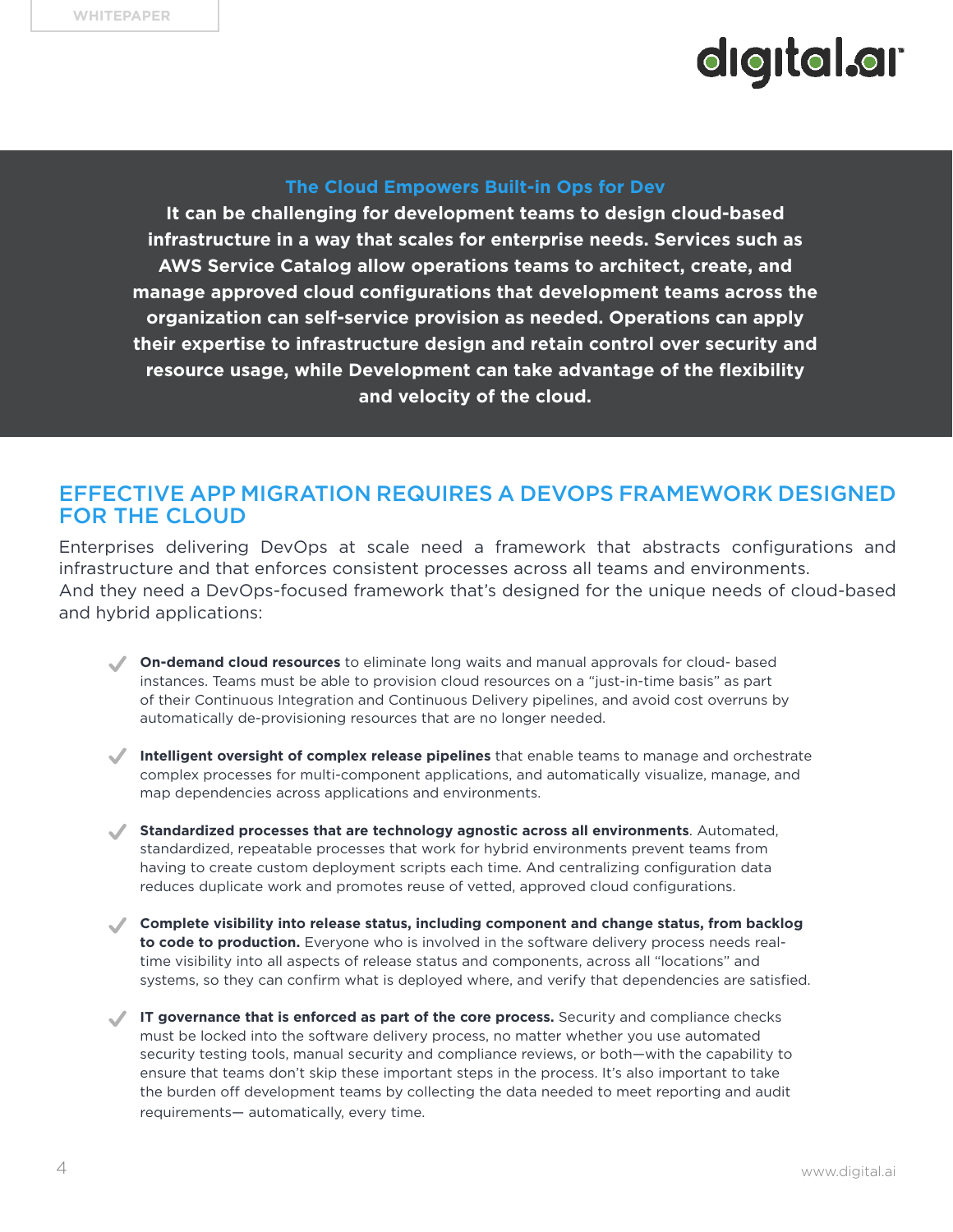A DevOps-focused, cloud-ready Application Release Orchestration and Deployment Automation framework enables enterprises to implement software delivery in the public, private, or hybrid cloud at scale. Application Release Orchestration automates the entire release process and makes it repeatable and scalable by orchestrating the build, test, provisioning, configuration management, change management, and deployment tools in the software delivery pipeline. Deployment Automation executes the steps needed to deploy an application in a standardized, repeatable way to development, test, pre-production, and production environments.

#### Accelerate App Migration to the Cloud with Digital.ai

As an Application Release Orchestration and Deployment Automation solution that is topranked by industry analysts, Digital.ai (formerly XebiaLabs) provides the extra rocket boost enterprises need to launch their applications from on-premises infrastructure to the cloud quickly and at scale. Critical capabilities include:

- **Automation, orchestration, and management** of complex software release pipelines, deployment processes, and configurations
- **On-demand provisioning and de-provisioning** of cloud-based resources as part of the DevOps
- **Automation of application deployments** across a hybrid mix of clouds, containers, virtual machines, and traditional environments
- **Dependency management** between application components and microservices across the complete Continuous Delivery pipeline
- **Detailed visibility** into where features are in the release pipeline and what versions of applications are deployed across all environments—easily accessible to both technical and nontechnical teams
- **Built-in, granular control of your processes,** including automated security testing, compliance review and approval, IT governance enforcement, and audit trail capture—all automatically built into the release process

**With Digital.ai, you can lift and shift applications to the cloud fast—in an automated, standardized, repeatable way—so your development teams can stop worrying about "making the cloud work" and focus on building value-adding features.**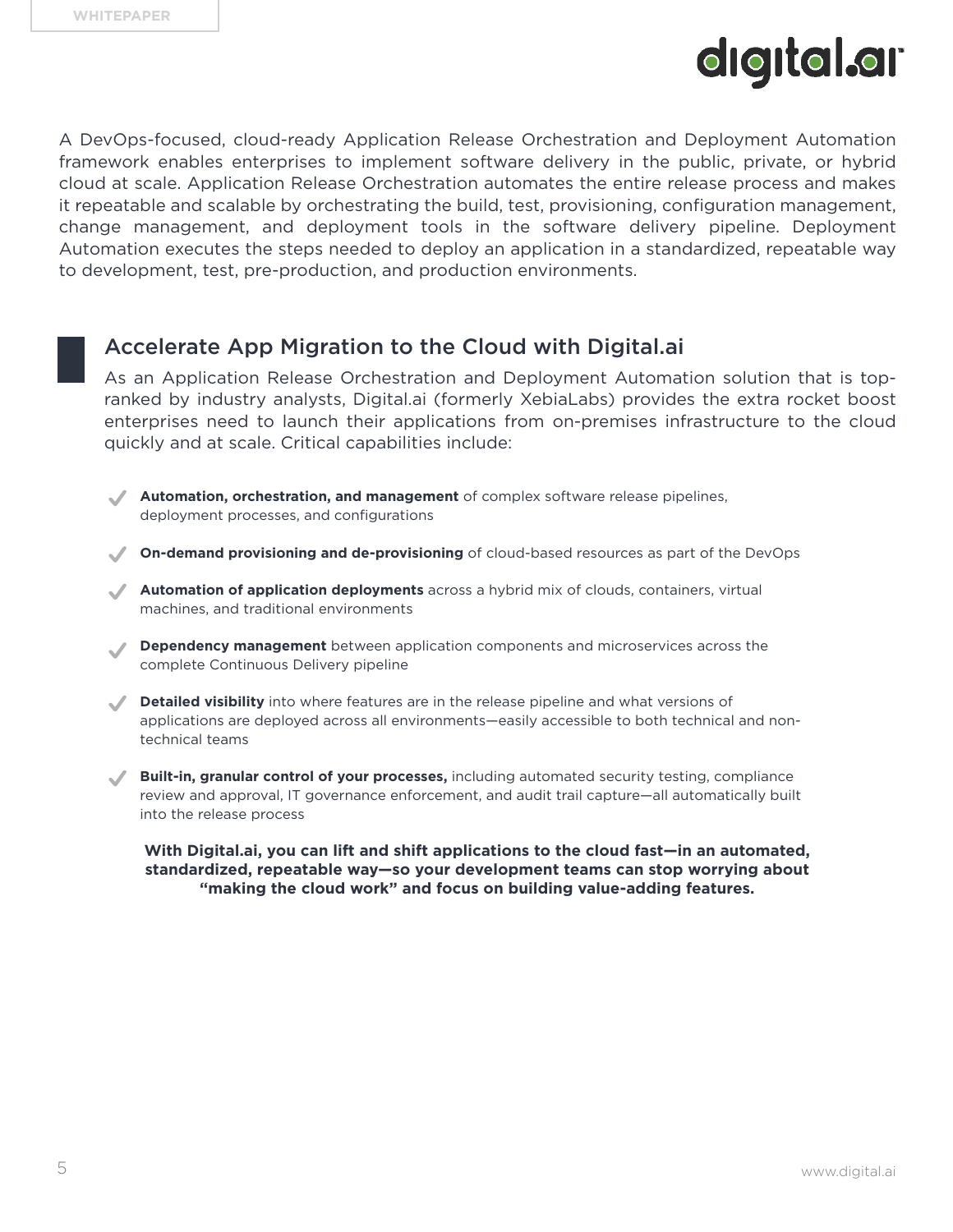#### **Integrate AWS Service Catalog and Digital.ai-curated cloud resources into the DevOps pipeline**

**Digital.ai's integration with AWS Service Catalog provides enterprises with access to approved and curated cloud resources with unmatched simplicity, speed, and control. It seamlessly connects AWS services to the rest of the enterprise DevOps pipeline and enables a structured software release process that includes governance, compliance, and security requirements. The combination allows DevOps and cloud teams to create centrally managed DevOps pipelines along with portfolios of approved AWS services. These services are provided through the AWS Service Catalog, which lets cloud administrators pre-configure the setup, control access, and provide teams across the organization with instant access to the AWS resources they need.**

#### READY-TO-GO INTEGRATIONS PROVIDE EXTRA ROCKET BOOST

Digital.ai's integrations and features simplify and accelerate the way companies migrate applications to the cloud:

- **Extensive support for AWS services and cloud resources:** Digital.ai offers extensive support for a large number of AWS services, including Amazon Elastic Compute Cloud (EC2), Amazon Simple Storage Service (S3), AWS Lambda, AWS Fargate, Amazon Elastic Container Service (ECS), Amazon Elastic Container Service for Kubernetes (EKS), Amazon Elastic Container Registry (ECR), AWS CloudFormation, Amazon Elastic Block Store (EBS), AWS Elastic Load Balancing (ELB), Amazon Relational Database Service (RDS), AWS CodePipeline, and Amazon API Gateway.
- **Simplified cloud adoption for developers with DevOps as Code and best-practice reference architectures:** The Digital.ai Value Stream Platform streamlines work for all users involved in releasing software, from developers to Ops to business users. In addition to its simple and powerful GUI, Digital.ai allows developers to start releases, provision cloud resources, and deploy applications directly from YAML files that they can store in version control alongside their application code. Best-practice reference architectures for AWS enable teams to deploy a microservices-based container application to EKS, to deploy a monolithic container application to ECS, and to deploy a big-data data lake solution to EC2.